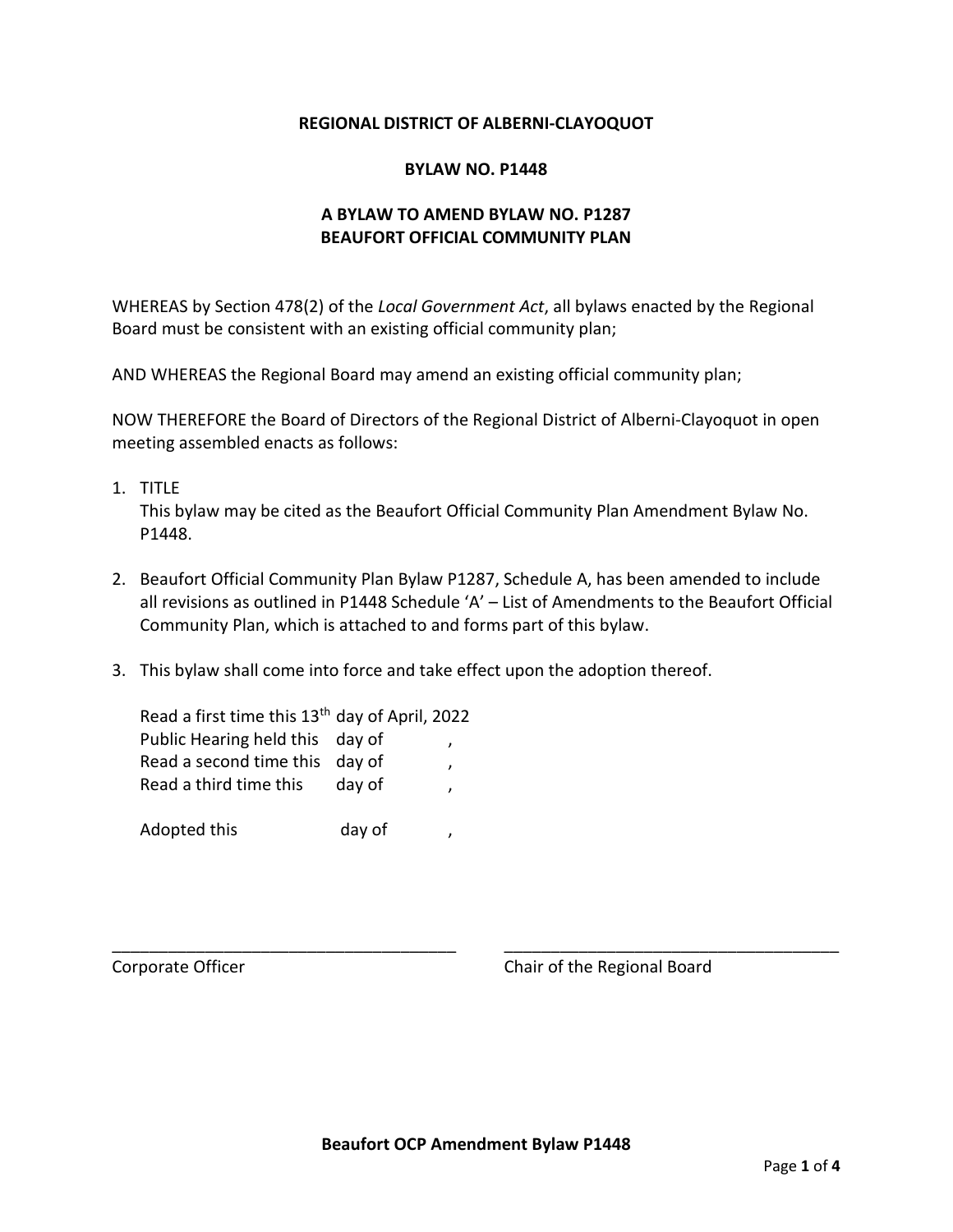### **REGIONAL DISTRICT OF ALBERNI-CLAYOQUOT**

# **P1448 SCHEDULE 'A' – LIST OF AMENDMENTS TO THE BEAUFORT OFFICIAL COMMUNITY PLAN**

- Cover: Updated "Last Revised: April 18, 2012" to "Revised: April 2022".
- Footer: Updated to "Revised: April 2022".
- Table of Contents: Updated.
- Map List:
	- o Updated Map No. 2 from "Land-Use Designations" to "Land Use Designations".
	- o Replaced "Beaufort OCP Map No. 2 Land Use Designations".
	- o Replaced "Beaufort OCP Map No. 3 Development Permit Areas".
- 1.1 Plan Preparation:
	- o Updated "has undertaken" to "undertook".
	- $\circ$  Added: "In 2022, minor amendments were made to Bylaw No. P1287 as part of the Zoning Bylaw Review project to align OCP policies and objectives with the updated Zoning Bylaw."
- 1.3 Legislative Assembly:
	- o Updated LGA Section "877" to "473".
	- $\circ$  Added: "Section 473(2.1) of the LGA also requires that an OCP "must consider the most recent housing needs report the local government received, and the housing information on which the report is based" when developing or amending an OCP in relation to statements, map designations or housing policies included in Section 473(1) of the LGA. In 2021, the ACRD Board received the Beaufort Electoral Area 'B' Housing Needs Report. The report includes key recommendations and a high level approach to address housing gaps in Beaufort and across the region.

In consideration of the Housing Needs Report, and to align with the updated Zoning Bylaw, the minimum lot size required for an accessory dwelling unit in the Rural land use designation was reduced from 1 ha to 0.4 ha. Other housing statements and policies will be updated or added to Bylaw No. P1287 as part of future comprehensive OCP updates."

- 1.4 Jurisdiction:
	- o Updated "Activities on land within the Agricultural Land Reserve (ALR) are subject to the *Agricultural Land Commission Act* and BC Regulation 171/2002, both of which are administered by the Agricultural Land Commission (ALC). Section 46 of the ALC Act requires local governments ensure consistency of their bylaws with the Act, regulations and ALC orders. The Regional District has referred this OCP to the ALC and is of the opinion that it is consistent with the Agricultural Land Commission Act." to "Activities on land within the Agricultural Land Reserve (ALR) are subject to the *Agricultural Land Commission Act* (ALCA), the Agricultural Land Reserve General Regulation, the Agricultural Land Reserve Use Regulation, and any Orders of the Agricultural Land Commission (ALC)."

#### **Beaufort OCP Amendment Bylaw P1448**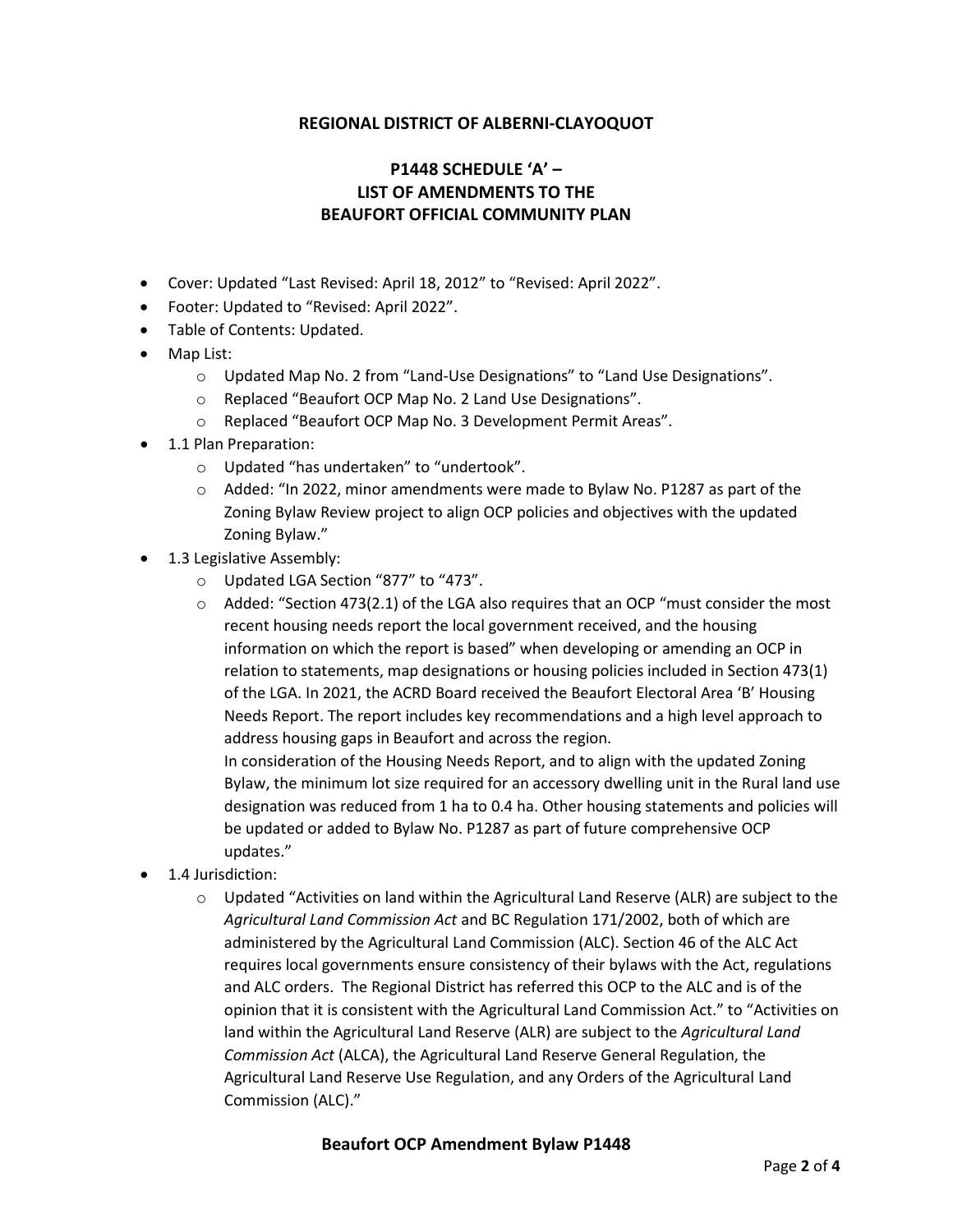- 1.7 Definitions:
	- o Changed "Accessory residential dwelling unit" to "accessory dwelling unit" and updated to: "means a second dwelling unit, incidental or ancillary to a principal dwelling on a lot, in accordance with regulations for accessory dwelling units in the Zoning Bylaw."
	- o Carriage home: Updated "accessory residential dwelling unit" to accessory dwelling unit".
	- o Community water or sewer system: Updated "five connections" to "two connections".
	- o Density bonusing: Updated LGA Section "904" to "482".
	- o Home industry: Updated to "means a business or industry, conducted in an accessory building, structure or outside, that is incidental and ancillary to the principal residential use of a lot, may include accessory retail sales and may include processing, assembly and manufacturing of products, in accordance with the provisions of home industry in the Zoning Bylaw."
	- $\circ$  Home occupation: Updated to "means a business or occupation conducted entirely within a principal dwelling unit, accessory dwelling unit, accessory building or in a combination, that is incidental and ancillary to a principal residential use of a lot, and may include accessory retail sales, in accordance with the provisions of home occupation regulations in the Zoning Bylaw. Includes boarding and lodging, and bed and breakfast, where guest bedrooms are rented, with the tenant or owner residing in the building."
- 2.3 Land-Use Designations:
	- o Added "Small Lot Rural" designation.
	- o Updated "Parks" to "Parks and Recreation".
- Policy 3.2.9, 8.2.3, 8.2.7, 14.0, 14.3: Changed "accessory residential dwelling unit" to "accessory dwelling unit".
- Policy 3.2.9: Changed "Accessory residential dwelling units within the ALR require approval from the ALC." to "For land in the ALR, an accessory dwelling unit may only be permitted if permitted in the Agricultural Land Commission Act and Regulations, or approved through application to the ALC."
- Policy 3.2.11: Updated LGA Section "921" to "493".
- 4.0 Agriculture Use: Updated to "Agricultural Use".
- Policy 5.2.1: Changed "20 ha" to "16 ha".
- Policy 8.2.3: Changed size of lot where an accessory dwelling unit is permitted from 1 ha to 0.4 ha (1 ac) and updated to "Facilitate accessory residential dwelling units in new home construction on lots not less than 0.4 hectare and capable of meeting health requirements for sewage disposal for an accessory residential dwelling unit."
- Added "9.0 Small Lot Rural Use" land use category and the following objective and policies:
	- o "Objective 9.1.1: Maintain the predominantly rural character of the area.
	- o Policy 9.2.1: Maintain a minimum lot size of 0.8 hectare in areas designated as Small Lot Rural.
	- o Policy 9.2.2: Ensure that the principal use in all areas designated as Small Lot Rural is residential or agricultural.